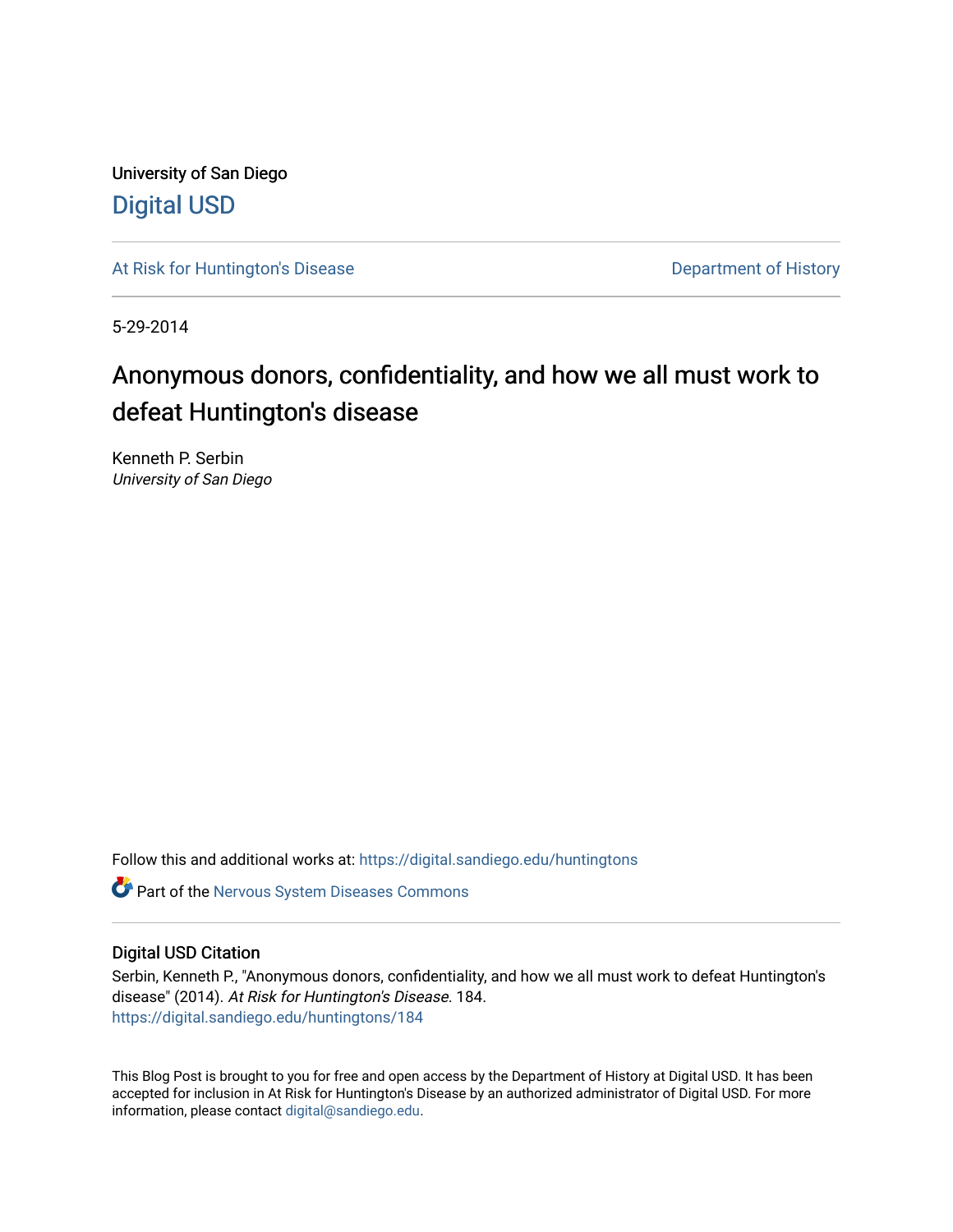#### More **[Create Blog](https://www.blogger.com/home#create) [Sign In](https://www.blogger.com/)**

# [At Risk for Huntington's Disease](http://curehd.blogspot.com/)

*HD is a genetically caused brain disorder that causes uncontrollable bodily movements and robs people's ability to walk, talk, eat, and think. The final result is a slow, ugly death. Children of parents with HD have a 50-50 chance of inheriting the disease. There is no cure or treatment.*

### Blog Archive

- $\blacktriangleright$  [2021](http://curehd.blogspot.com/2021/)(12)
- $2020(16)$  $2020(16)$
- $2019(19)$  $2019(19)$
- $\blacktriangleright$  [2018](http://curehd.blogspot.com/2018/) (16)
- $2017(14)$  $2017(14)$
- $2016(13)$  $2016(13)$
- $\blacktriangleright$  [2015](http://curehd.blogspot.com/2015/) (24)
- $\frac{2014(24)}{201}$  $\frac{2014(24)}{201}$  $\frac{2014(24)}{201}$
- [►](javascript:void(0)) [December](http://curehd.blogspot.com/2014/12/) (2)
- [►](javascript:void(0)) [October](http://curehd.blogspot.com/2014/10/) (1)
- [►](javascript:void(0)) [September](http://curehd.blogspot.com/2014/09/) (2)
- $\blacktriangleright$  [August](http://curehd.blogspot.com/2014/08/) (3)
- $\blacktriangleright$  [July](http://curehd.blogspot.com/2014/07/) (1)
- $\blacktriangleright$  [June](http://curehd.blogspot.com/2014/06/) (2)
- $\nabla$  [May](http://curehd.blogspot.com/2014/05/)  $(3)$ 
	- Anonymous donors, [confidentiality,](http://curehd.blogspot.com/2014/05/anonymous-donors-confidentiality-and.html) and how we all ...
- Support from [unaffected](http://curehd.blogspot.com/2014/05/support-from-unaffected-relatives-makes.html) relatives makes big differ... Fathoming [Huntington's](http://curehd.blogspot.com/2014/05/fathoming-huntingtons-disease-genetic.html) disease,
- genetic testing an...  $\blacktriangleright$  [April](http://curehd.blogspot.com/2014/04/) (3)
- 
- $\blacktriangleright$  [March](http://curehd.blogspot.com/2014/03/) (2)
- $\blacktriangleright$  [February](http://curehd.blogspot.com/2014/02/) (3)
- $\blacktriangleright$  [January](http://curehd.blogspot.com/2014/01/) (2)
- [►](javascript:void(0)) [2013](http://curehd.blogspot.com/2013/) (30)
- $2012(26)$  $2012(26)$
- $2011(33)$  $2011(33)$
- $\blacktriangleright$  [2010](http://curehd.blogspot.com/2010/) (26)
- $-2009(21)$  $-2009(21)$  $-2009(21)$
- $\blacktriangleright$  [2008](http://curehd.blogspot.com/2008/) $(7)$
- $2007(7)$  $2007(7)$
- $\blacktriangleright$  [2006](http://curehd.blogspot.com/2006/) (4)
- $\blacktriangleright$  [2005](http://curehd.blogspot.com/2005/) (17)

About Me **GENE [VERITAS](https://www.blogger.com/profile/10911736205741688185)** 

View my [complete](https://www.blogger.com/profile/10911736205741688185) profile

#### THURSDAY, MAY 29, 2014

# Anonymous donors, confidentiality, and how we all must work to defeat Huntington's disease

Now that *Bloomberg Businessweek* has outed the anonymous philanthropists who for nearly two decades have funneled more than \$700 million into Huntington's disease research, a financial mystery has been solved.

However, as the HD community benefits from the generosity and foresight of private funding, a hugely more significant question persists for HD families, researchers, physicians, and advocates: what steps must the community take next to discover treatments, and how can we complement the scientific work funded by philanthropy?

According to the May 8 online article, "The \$13 Billion Mystery Angels," the three philanthropists run two charitable trusts valued at \$9.7 billion, larger than any other U.S. philanthropic entity except for the Gates, Ford, and Getty foundations.

The trusts have given \$13 billion to numerous causes – including the HD[focused](http://chdifoundation.org/) [Hereditary Disease Foundation](http://www.hdfoundation.org/home.php) [\(HDF\) at first and then the CHDI](http://chdifoundation.org/) Foundation, Inc., a non-profit, virtual biotech founded in 2003 to discover HD treatments. According to the article, by 2011 the philanthropists' annual HD donations had surpassed \$100 million – an enormous but much-needed sum, more than the National Institutes of Health (NIH) was putting into the search for treatments. The Huntington's Disease Society of [America \(HDSA\), Huntington's Disease Drug Works \(HDDW\), and](http://www.hdsa.org/) the [Huntington Society of Canada](http://huntingtonsociety.ca/) also received donations, according to a graphic accompanying the article.

As someone who has tracked CHDI since 2007 and reported on its meetings, [including my role as keynote speaker at the Sixth Annua](http://www.curehd.blogspot.com/2014/03/its-really-getting-real-payoffs-in.html)l HD Therapeutics Conference in 2011, I've long noted in this blog that wealthy people were backing CHDI, with annual expenditures in the tens of millions of dollars.

In one sense, the article clearly raises the profile of HD by linking it to one of the U.S.'s most extensive charitable efforts. However, because the article focused so much on how the donors got their wealth and the steps they took to keep the donations anonymous, it failed to make an important point: fighting HD is a monumental task that can do enormous good for humanity, not merely by lessening the suffering of those afflicted by HD and their families, but also by attacking brain diseases in general.

Although the amount of money is remarkable, I'm even more impressed with the intense focus of the HDF and CHDI, along with numerous researchers around the world, on solving one of the knottiest scientific challenges of our era: treating a genetic brain disorder that produces a triad of symptoms (involuntary movements, cognitive loss, and mood and behavioral issues) and results in a slow and ugly death. The researchers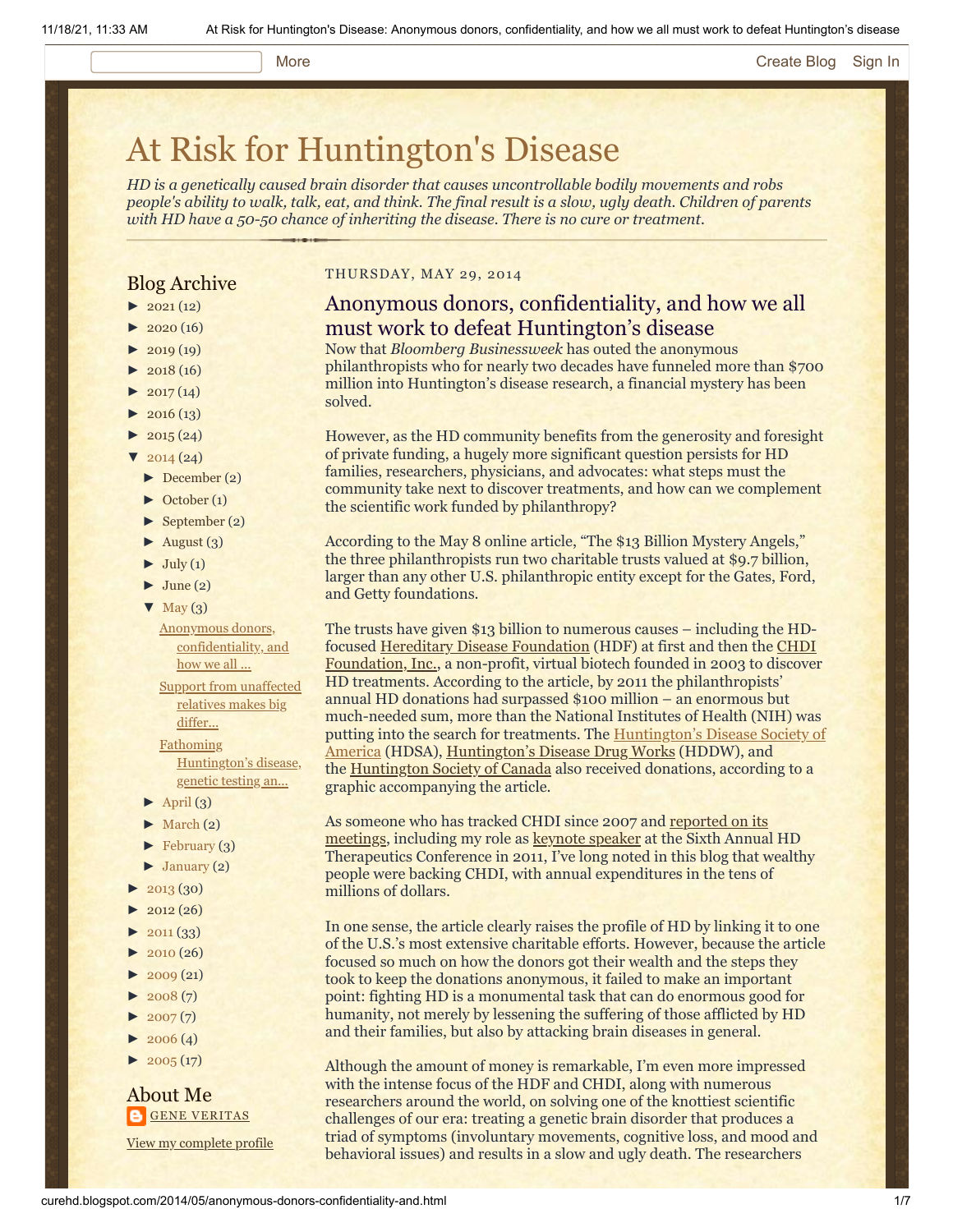11/18/21, 11:33 AM At Risk for Huntington's Disease: Anonymous donors, confidentiality, and how we all must work to defeat Huntington's disease

# HD Links

[Huntington's](http://www.hdsa.org/) Disease Society of America [International](http://www.huntington-assoc.com/) Huntington **Association** [Huntington's](http://hddrugworks.org/) Disease Drug **Works** [Huntington's](http://www.hdlighthouse.org/) Disease **Lighthouse Hereditary Disease [Foundation](http://www.hdfoundation.org/)** [Huntington's](http://www.hdac.org/) Disease Advocacy Center Thomas [Cellini Huntington's](http://www.ourtchfoundation.org/) **Foundation** HDSA Orange County (CA) **[Affiliate](http://www.hdsaoc.org/)** HD Free with [PGD!](http://www.hdfreewithpgd.com/) [Stanford](http://www.stanford.edu/group/hopes/) HOPES Earth Source [CoQ10,](http://www.escoq10.com/) Inc.

# HD Blogs and Individuals

Chris Furbee: [Huntingtons](http://www.huntingtonsdance.org/) **Dance** Angela F.: Surviving [Huntington's?](http://survivinghuntingtons.blogspot.com/) Heather's [Huntington's](http://heatherdugdale.angelfire.com/) Disease Page

include many hard-working graduate students and postdoctoral fellows doing critical groundwork on the disease.



*Scientists listen to a presentation at the Ninth Annual HD Therapeutics Conference, organized by CHDI, Palm Springs, CA, February 2014 (photo by Gene Veritas).*

However, more than two decades after the monumental discovery of the HD gene, researchers still haven't found a way to save tens of thousands of HD patients and gene carriers like me from the ravages of the disorder. I was both frustrated and devastated as I watched HD reduce my mother to a mere shadow of herself. She died in 2006 at the age of 68. "I'm next," I thought.

Judging from the comments posted on the *Businessweek* site, the exposé of the donors both fascinated and angered readers. We should not let the emotional response sidetrack us. We can use the article as an opportunity to reflect on our predicament and redouble our efforts.

Many individuals in our community may not be wealthy, but we all have something to give. It's crucial to participate in – and encourage others to join – research studies and clinical trials to advance the fight against this enormously complex disease.

### **Gratitude and hope**

First and foremost, the article leads me to be thankful for the donors' enormous generosity.

Though the article questioned the web of anonymity behind the foundations, there's another way to look at it. Through their *anonymous* giving, the three philanthropists have followed one of the most profound teachings of the Judeo-Christian tradition.

"But when you give to the needy, do not let your left hand know what your right hand is doing," Jesus exhorted his listeners in the New Testament of the Christian Bible.

Maimonides, the 12<sup>th</sup> century Jewish philosopher and scholar, described charitable giving in terms of an [eight-rung ladder](http://www.charitywatch.org/articles/eightrungs.html) that ranked anonymous giving at the top.

CHDI, along with its collaborators and other HD organizations, brings me the hope of avoiding my mother's medical fate. The CHDI-sponsored therapeutics conferences always leave me electrified with the possibility of treatments.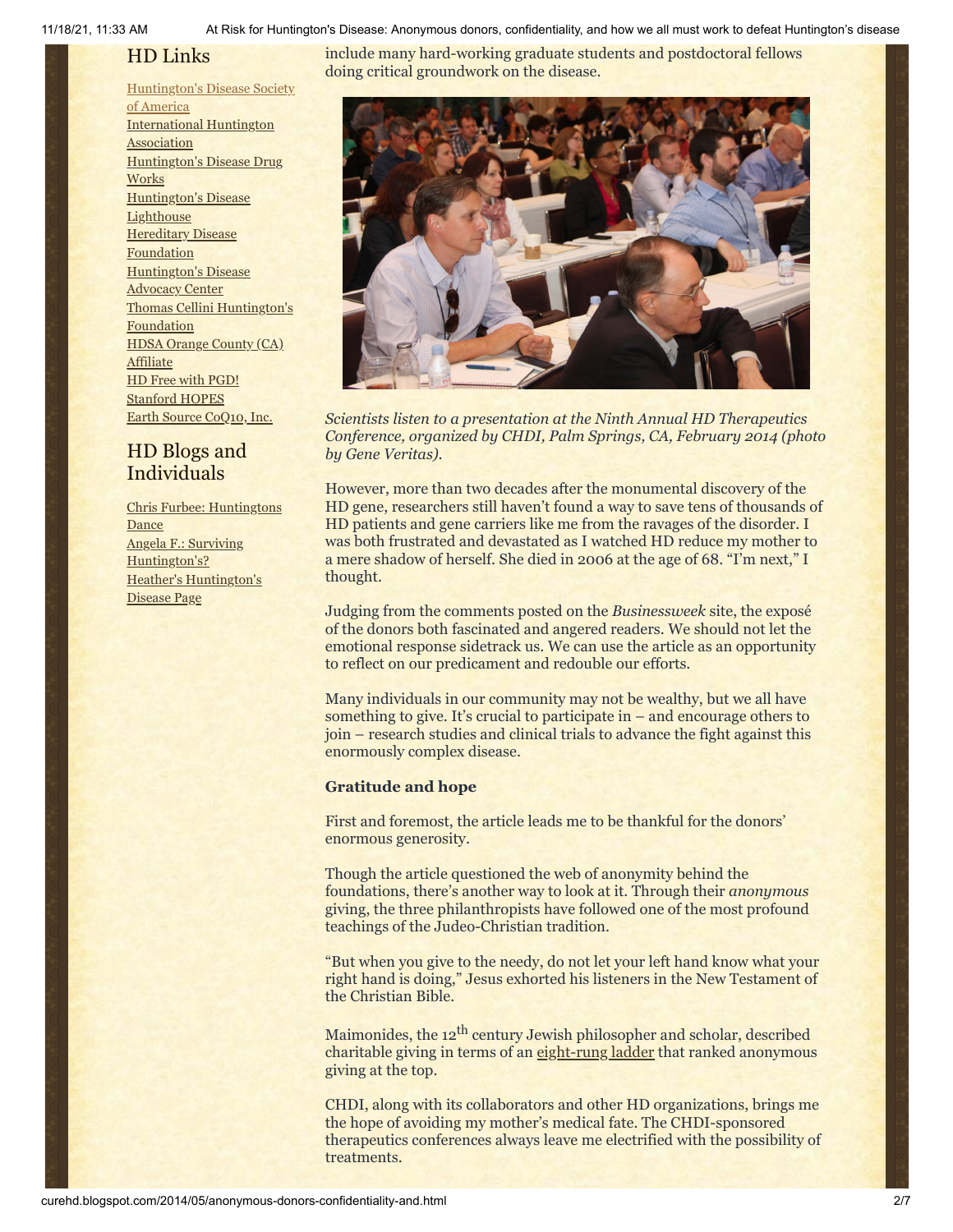11/18/21, 11:33 AM At Risk for Huntington's Disease: Anonymous donors, confidentiality, and how we all must work to defeat Huntington's disease

"In a nutshell, CHDI is like a miniature Manhattan Project to stop HD," I [wrote shortly after my first visit to one of the organization's offices in](http://curehd.blogspot.com/2009/10/creating-hope.html) 2009. "The researchers' excitement and confidence are palpable."

I yearn for the day when I can personally thank the donors for helping to save me from HD.

#### **Breaching anonymity**

In this article, I have purposely not mentioned the donors' names, because I want to respect their desire for anonymity.

The *Businessweek* article breached that anonymity. Journalists tweeted the story, and websites linked to it. Given the nearly 1 million print subscribers to the magazine in more than 150 countries, and even more readership online (24 million unique hits per month for Bloomberg.com and businessweek.com), the article surely will persist.

In an instant, the decades-long anonymity of the donors' charity vanished.

Although our celebrity-conscious society tends to treat wealthy people as devils or demi-gods, I pondered how the philanthropists are people no different from anybody else, and how the article could impinge on the donors' professional and personal lives.

#### **Upholding confidence, providing perspective**

While wanting to give anonymously is not the same as aiming to keep one's health status private, the situation does have echoes with my experiences regarding HD and confidentiality.

The need to protect confidentiality hit home immediately after I learned of HD for the first time with the news of my mother's diagnosis in late 1995. People had the right to keep genetic status private – as with most medical information – to prevent against discrimination in the workplace or the purchase of insurance.

At my very first HD support group meeting in January 1996, the facilitator stressed that everything shared by the participants had to be kept strictly confidential. Later, when I joined the board of HDSA-San Diego, I heard a similar exhortation about confidentiality from the chapter president at the start of every monthly meeting.

As I have chronicled in this blog, my deep need for confidentiality led me to hide in the "terrible and lonely HD closet." Only in 2012 did I definitively go public by [publishing an article](http://chronicle.com/article/Racing-Against-the-Genetic/135542), authored with my real name, in *The Chronicle of Higher Education*, but only as the culmination of a long, deliberate, and psychologically painful process.

Most people in the HD community shun such exposure because of the stigma and discrimination long associated with the disorder. As I can attest, anonymity can also serve as a powerful form of denial.

At the same time, I feel obligated to try to look at HD thoroughly. I've pledged to my readers a ["realistic and unapologetic" view of Huntington's](http://curehd.blogspot.com/2012/01/seven-years-of-striving-for-realistic.html) disease that includes critical [analysis of media coverage.](http://curehd.blogspot.com/2011/11/huntingtons-disease-in-news-and.html)

That stance has raised awareness about the disease, provided crucial historical perspective on HD advocacy, and suggested ways in which people can cope with their own struggles with stigma and silence.

#### **Informative communication**

Looking ahead, the HD community must prepare itself to respond to both positive and negative news.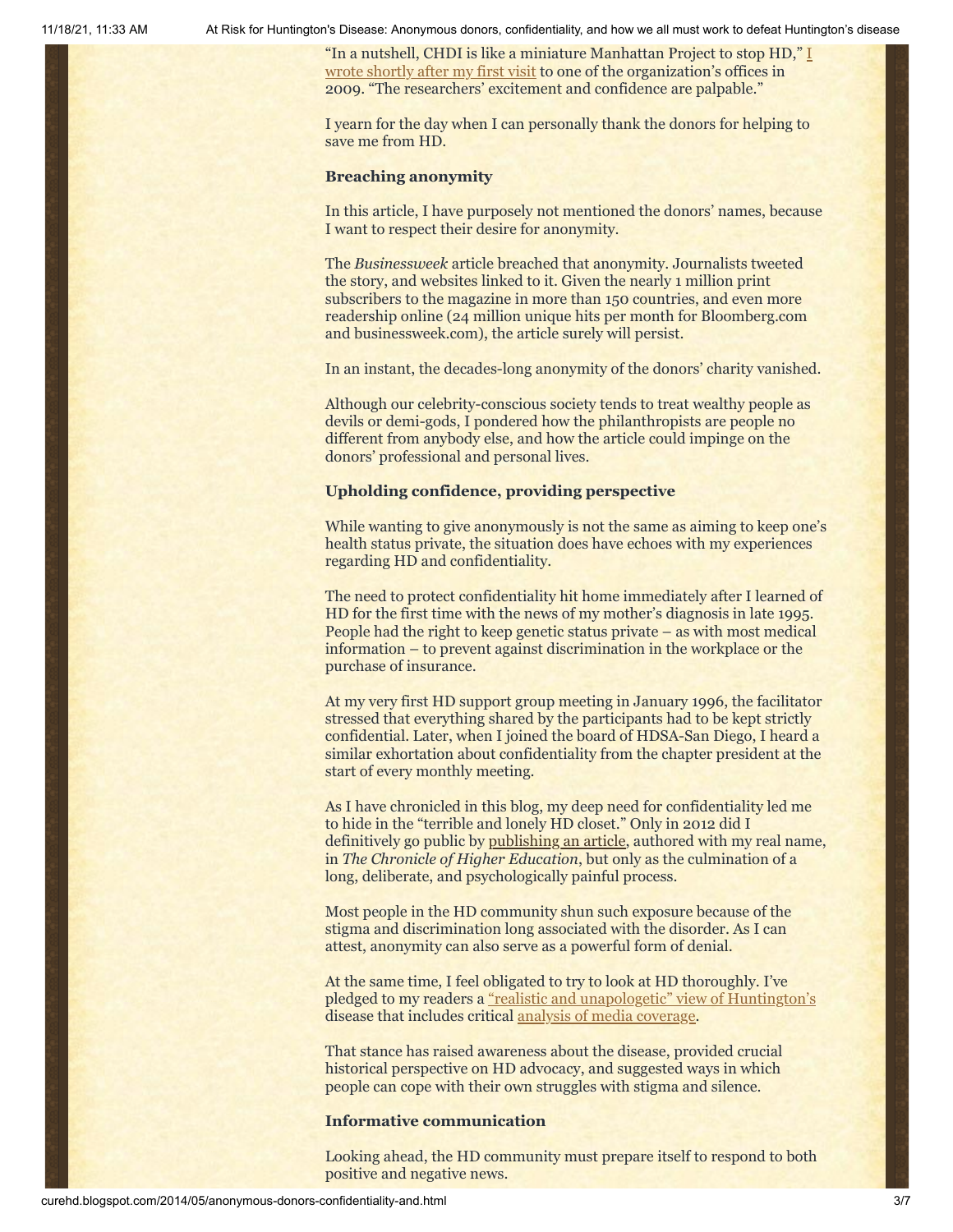Along with families' stories of sorrow and courage, the burgeoning scientific knowledge about HD and the approach of long-awaited clinical trials will assure that HD continues to make headlines.

Indeed, many in the HD community are now telling their stories in public. We must leverage the capacity of our media-savvy advocates, who include authors, journalists, filmmakers, bloggers, participants on social media, speakers at public hearings, and people featured in newspaper stories and on radio and TV programs.

In organizations such as the [Huntington's Disease Youth Organization](http://en.hdyo.org/) (HDYO), young people in particular are working to de-stigmatize HD by confronting the health and social implications of the disease early in life.

We might also consider an idea I've floated in conversations with several HD organizations: the creation of an advocate-run HD news agency to produce and share detailed coverage of vital matters left uncovered by other HD information outlets.

Informative communication educates people about HD and can inspire uninvolved HD families to become advocates.

#### **Action in the public arena**

The HD community must remain attentive to other impacts from the outing of the donors, including the potential effect on the drive for treatments.

In a comment on the article, HD activist BJ Viau feared that the donors might stop giving to the HD cause. Although there's no indication the funding stream will diminish, we can't predict the future.

The \$9.7 billion in the donors' trusts provides a very large funding base for supporting HD research and the other areas they support. Indeed, it is larger than most people in the HD movement could have imagined.

What's worrisome is not only that NIH funding for HD is less than the private funding, but also that NIH funding has been cut. Many scientists, including university researchers, rely on the NIH. With diminished funding, the pace of HD research, especially basic knowledge about this exceedingly complex disease, could slow. [\(Click here](http://www.slate.com/blogs/weigel/2014/05/07/the_first_bill_is_terrible_for_american_science_and_declining_research_funds.html) to read more on the outlook for public funding of science.)

As Robert Pacifici, Ph.D., CHDI's chief scientific officer, told me in my very first interview with him in 2009, the cure for HD could very well come from "left field." That means a young graduate student funded by the NIH might be the one with the eureka moment.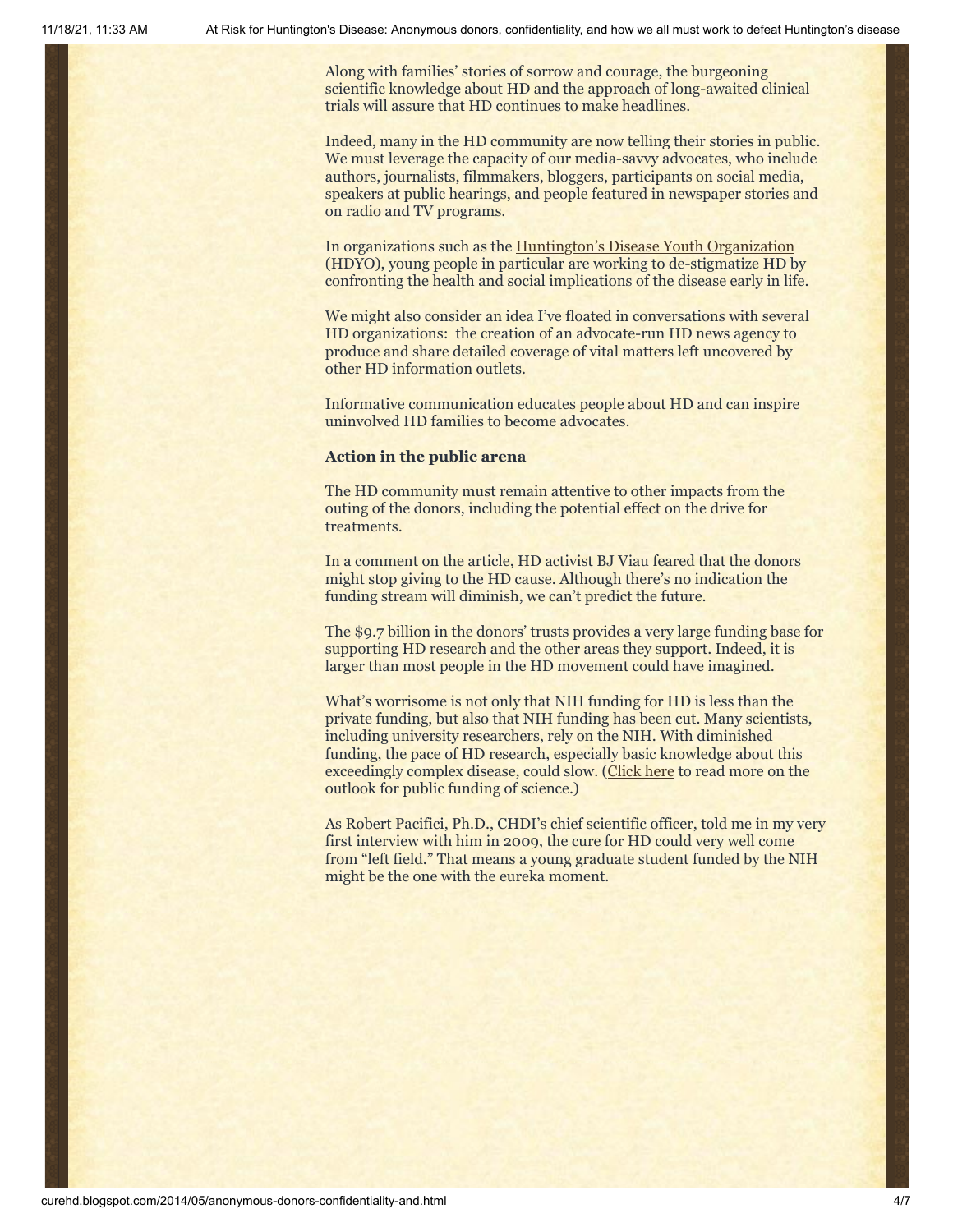

*Robert Pacifici, Ph.D., CHDI's chief scientific officer, addresses the audience at the 2014 HD Therapeutics Conference (photo by Gene Veritas).*

According to the *Businessweek* article, the philanthropists lobbied Congress to "provide more generous tax treatment for donors who target rare diseases." Such a plan would help HD and myriads of other orphan diseases that generally are ignored by the large pharmaceutical companies. As one of its key achievements, CHDI has involved several of these companies in the search for treatments.

The HD community will need to continue pressuring the federal government for public support of HD research and health and science research in general.

#### **Avoiding complacency**

Also, I believe the HD community must guard against a sense of complacency after learning of the philanthropists' immense resources.

Given such philanthropy, it's very easy to think that *someone else* has control of the situation and can develop treatments without increased participation of HD-affected individuals and their families in support groups, HDSA events, advocacy initiatives, research studies such as the CHDI-sponsored [Enroll-HD](http://www.enroll-hd.org/), and clinical trials. As a registry of affected and at-risk individuals, Enroll-HD will play a key role in meeting the enormous challenge of signing up people for such trials. (Soon I will post a detailed update on Enroll-HD.)

We all can participate in some way.

"Now that the news is out there and the community has to think about the potential impact, I would hope that there is a greater awareness of the need for respect, collaboration, and community," HDSA CEO Louise Vetter told me, after I requested a comment. "Because whether it's a penny or \$13 billion, the contributions are all important as we save lives."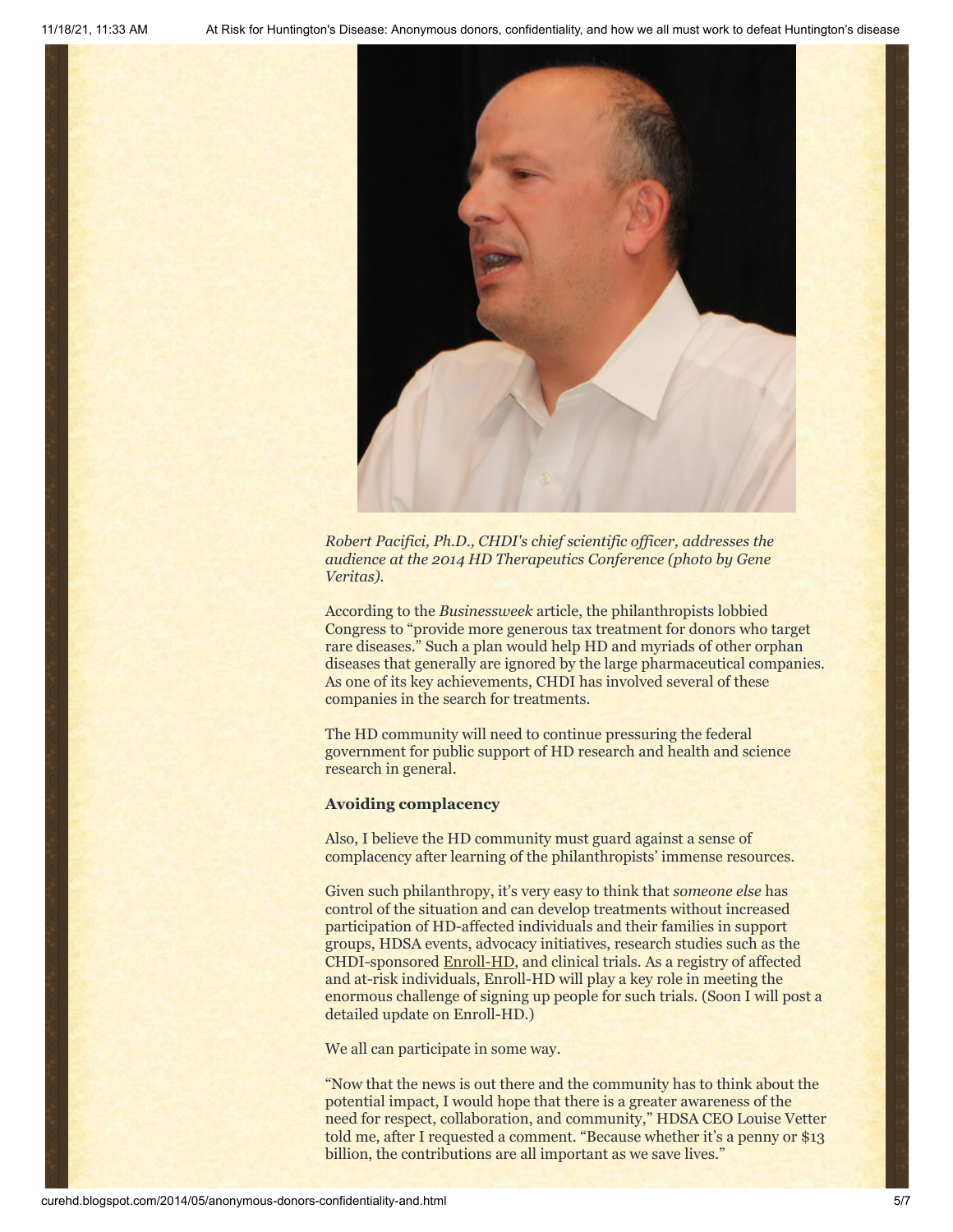11/18/21, 11:33 AM At Risk for Huntington's Disease: Anonymous donors, confidentiality, and how we all must work to defeat Huntington's disease

We must all redouble our efforts. Scientists, drug hunters, physicians, and other researchers are working intensely to determine the next steps on the path to treatments.

Without HD families' participation, they cannot advance.

Posted by Gene [Veritas](https://www.blogger.com/profile/03599828959793084715) at [9:31](http://curehd.blogspot.com/2014/05/anonymous-donors-confidentiality-and.html) PM  $\boxed{M}$  M  $\boldsymbol{\omega}$ 

Labels: **[anonymity](http://curehd.blogspot.com/search/label/anonymity)** , **[brain](http://curehd.blogspot.com/search/label/brain)** , **[Businessweek](http://curehd.blogspot.com/search/label/Businessweek)** , **[charity](http://curehd.blogspot.com/search/label/charity)** , **[CHDI](http://curehd.blogspot.com/search/label/CHDI)** , **[clinical](http://curehd.blogspot.com/search/label/clinical%20trials) trials** [confidentiality](http://curehd.blogspot.com/search/label/confidentiality) , [cure](http://curehd.blogspot.com/search/label/cure) , [donors](http://curehd.blogspot.com/search/label/donors) , [generosity](http://curehd.blogspot.com/search/label/generosity) , HD [closet](http://curehd.blogspot.com/search/label/HD%20closet) , HD gene [carrier](http://curehd.blogspot.com/search/label/HD%20gene%20carrier) , [HDF](http://curehd.blogspot.com/search/label/HDF) [HDSA](http://curehd.blogspot.com/search/label/HDSA), [Huntington's](http://curehd.blogspot.com/search/label/Huntington%27s%20disease) disease, [Maimonides](http://curehd.blogspot.com/search/label/Maimonides), [philanthropy](http://curehd.blogspot.com/search/label/philanthropy), [research](http://curehd.blogspot.com/search/label/research), [treatments](http://curehd.blogspot.com/search/label/treatments)

#### 5 comments:

#### **Andrea Allen said...**

Although my family suffers from DRPLA, I appreciate the many blogs you have written on the knowledge and possible treatments for Huntington's. I believe one day this terrible disease will be defeated but for now anything that's new within the Huntington's community can benefit DRPLA as well. Thank You!

Andrea

[11:52](http://curehd.blogspot.com/2014/05/anonymous-donors-confidentiality-and.html?showComment=1401432775914#c6136827843120630913) PM, May 29, 2014

### **Anonymous said...**

I still dont see chdi and hdsa actully helping our families. What i see is a reason for them try to keep going

5:23 AM, May 30, [2014](http://curehd.blogspot.com/2014/05/anonymous-donors-confidentiality-and.html?showComment=1401452588027#c7815910500640030846)

#### **[jeff](https://www.blogger.com/profile/04658183468736648120) said...**

Nicely said, Ken. 8:11 AM, May 30, [2014](http://curehd.blogspot.com/2014/05/anonymous-donors-confidentiality-and.html?showComment=1401462694832#c1312030127764388192)



#### **[Unknown](https://www.blogger.com/profile/00632093300925273518) said...**

Thank you, yet again an informative, thought provoking article. [12:28](http://curehd.blogspot.com/2014/05/anonymous-donors-confidentiality-and.html?showComment=1401478134263#c6186967225535212162) PM, May 30, 2014



#### **[Ricki Lewis](https://www.blogger.com/profile/08534278163705193351) said...**

Thanks, Gene. I've been writing about HD for decades. Marjorie Guthrie encouraged me in my career very early on. I've been the science writer for CHDI on a few occasions -- I had the honor of attending their workshops, even the Palm Springs one once -- and summarizing the discussion. A great organization, on top of and ahead of others in many research areas.

4:43 PM, May 30, [2014](http://curehd.blogspot.com/2014/05/anonymous-donors-confidentiality-and.html?showComment=1401493432057#c6722968316639271108)

Post a [Comment](https://www.blogger.com/comment.g?blogID=10081281&postID=4116265426903301895&isPopup=true)

[Newer Post](http://curehd.blogspot.com/2014/06/fear-of-onset-inescapable-reality-of.html) **COLLECT EXECUTE:** Home **[Older Post](http://curehd.blogspot.com/2014/05/support-from-unaffected-relatives-makes.html)** 

**[Home](http://curehd.blogspot.com/)** 

Subscribe to: [Post Comments \(Atom\)](http://curehd.blogspot.com/feeds/4116265426903301895/comments/default)